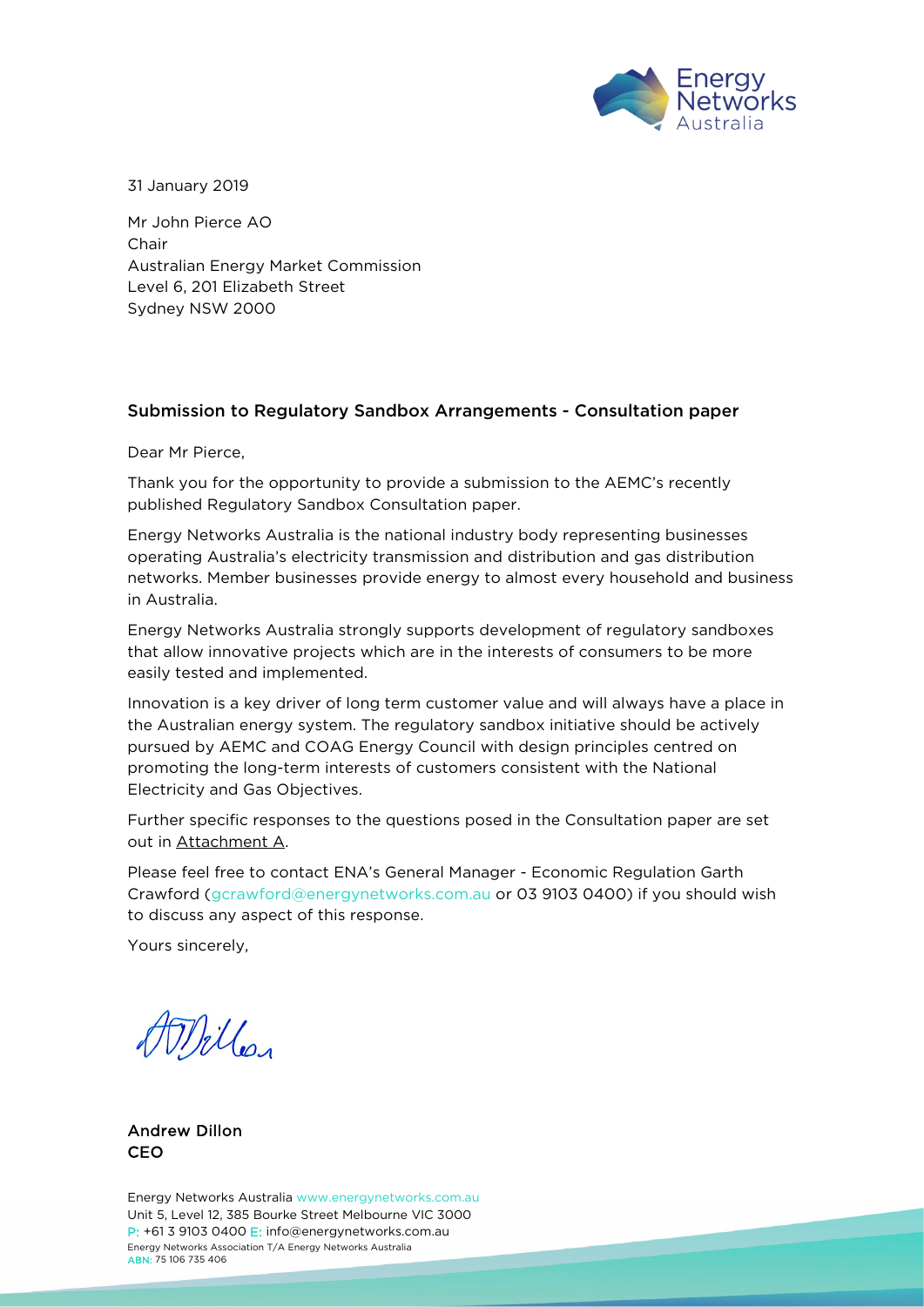

## Attachment A

## RESPONSE TO CONSULTATION PAPER QUESTIONS

| <b>QUESTION 1: OTHER SANDBOX</b><br>EXAMPLES<br>Are there other examples of regulatory<br>sandbox arrangements that are relevant<br>when considering these arrangements<br>for the NEM?                                                                                                                | ENA is not aware of any further<br>comparable sandbox arrangements<br>beyond those discussed in the<br>Consultation paper.                                                                                                                                                                                                                                                                                                                                                     |
|--------------------------------------------------------------------------------------------------------------------------------------------------------------------------------------------------------------------------------------------------------------------------------------------------------|--------------------------------------------------------------------------------------------------------------------------------------------------------------------------------------------------------------------------------------------------------------------------------------------------------------------------------------------------------------------------------------------------------------------------------------------------------------------------------|
| QUESTION 2: OTHER RELEVANT<br><b>TRIALS</b><br>What other proof-of-concept trials are<br>relevant when considering formal<br>regulatory sandbox arrangements for<br>the NEM?                                                                                                                           | The examples provided appear to<br>summarise likely areas.<br>One additional issue to consider may be<br>opportunities to conduct limited<br>exploratory 'paper trials' on a voluntary<br>basis of alternative revenue and pricing<br>models, such as TOTEX-based<br>approaches, as discussed in the recent<br><b>ENA-CSIRO Network Transformation</b><br>Roadmap.                                                                                                             |
| QUESTION 3: BARRIERS TO PROOF-<br>OF-CONCEPT TRIALS<br>(a) Are proof-of-concept trials being<br>inhibited by current market regulations<br>or processes?<br>(b) If so, what are the potential barriers<br>to proof-of-concept trials that might be<br>addressed by a regulatory sandbox<br>initiative? | Some aspects of existing NER/NGR<br>provisions have limited the scope and<br>capacity of parties to potentially<br>negotiate and agree upfront to outcomes<br>in the New Reg trial process.<br>Greater flexibility around review<br>timelines, and the degree to which<br>consumer perspectives can guide AER<br>assessments on proposal allowances,<br>may have assisted in the proof of<br>concept trial, whilst not representing a<br>critical barrier to the trial itself. |
| <b>QUESTION 4: ACCESS TO GUIDANCE</b><br>ON THE REGULATORY FRAMEWORK<br>(a) Is there a lack of access to guidance<br>for innovative new entrants on<br>navigating the energy regulatory<br>framework?<br>$(b)$ If so:<br>• What type of guidance is needed?                                            | New entrants and project proponents<br>should be able to access guidance on the<br>energy regulatory framework. This should<br>promote lower barriers to entry for<br>innovative new participants, promoting<br>the long-term interests of consumers.                                                                                                                                                                                                                          |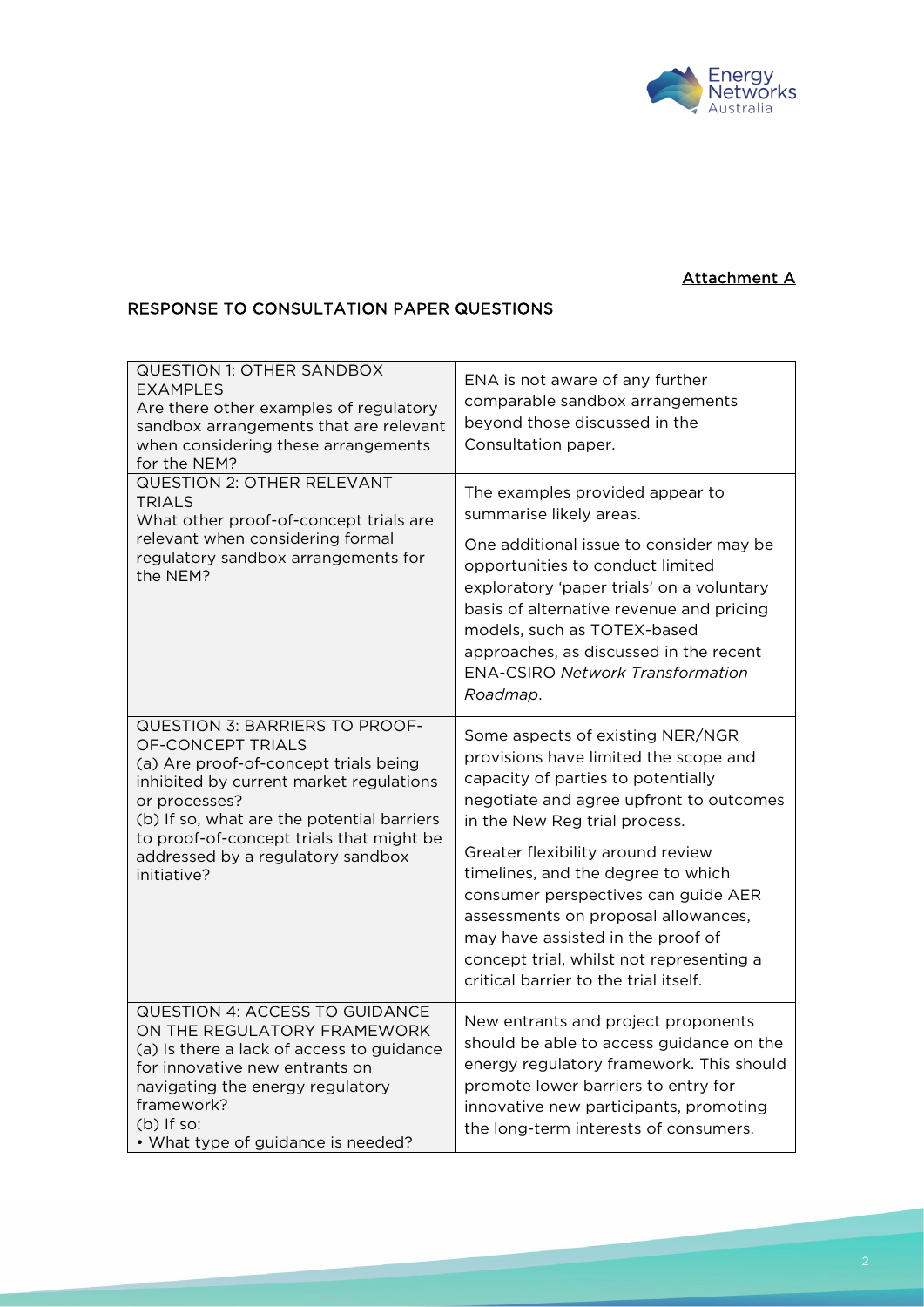

| • Who should provide it?<br>· Should guidance be coordinated<br>across the AER, AEMO and AEMC?<br>• How should the provision of guidance<br>be funded?<br>• Should an application be required in<br>order to gain access to detailed<br>guidance? If so, what criteria should<br>apply?<br>(c) Is there a role for binding advice<br>from market bodies on certain aspects<br>of the regulatory framework to support<br>proof-of-concept trials?                                                                                     |                                                                                                                                                                                                                                                                                                                                                                                                                                                                                                                                                                                                                    |
|--------------------------------------------------------------------------------------------------------------------------------------------------------------------------------------------------------------------------------------------------------------------------------------------------------------------------------------------------------------------------------------------------------------------------------------------------------------------------------------------------------------------------------------|--------------------------------------------------------------------------------------------------------------------------------------------------------------------------------------------------------------------------------------------------------------------------------------------------------------------------------------------------------------------------------------------------------------------------------------------------------------------------------------------------------------------------------------------------------------------------------------------------------------------|
| <b>QUESTION 5: TRIALS UNDER AER</b><br><b>ENFORCEMENT DISCRETION</b><br>(a) Is the AER's ability to issue no action<br>letters, provide waivers and<br>exemptions, and use its enforcement<br>discretion sufficient to facilitate proof-<br>of-concept trials in the NEM? If not,<br>why?<br>(b) Is there a need for a more formal<br>process for proponents of proof-of-<br>concept trials to seek a no action letter?<br>(c) Should no action letters that<br>facilitate innovation or proof-of-<br>concept trials be made public? | While these measures may be sufficient<br>in some cases, in others, such as AER's<br>rule and legislative obligations, they may<br>not be sufficient to fully permit one-off<br>limited trials. Alternative permissions or<br>rule amendments may therefore be<br>appropriate.                                                                                                                                                                                                                                                                                                                                     |
| QUESTION 6: THE NEED FOR A<br>FORMAL REGULATORY SANDBOX<br>(a) Would formal regulatory sandbox<br>arrangements, where some regulatory<br>requirements are relaxed on a time-<br>limited basis whilst appropriate<br>safeguards remain in place, serve to<br>better facilitate proof-of-concept trials<br>in the NEM?<br>(b) What other regulatory tools are<br>needed to facilitate proof-of-concept<br>trials?                                                                                                                      | Yes. Trialling of Stand Alone Power<br>Systems arrangements to the benefit of<br>all customers is an example of a highly<br>prospective area for 'sand-boxing'.<br>Other core elements which would be<br>important would be:<br>Certainty in how details of the trial<br>will be interpreted under the rules<br>and whether or not the trial is<br>compliant.<br>Likely consequences if there are<br>$\bullet$<br>risks of negative customer<br>outcomes from the trial<br>Certainty about the process for<br>$\bullet$<br>extending the trial period to do<br>further testing or collect more<br>data if required |

**Contract Contract Contract**